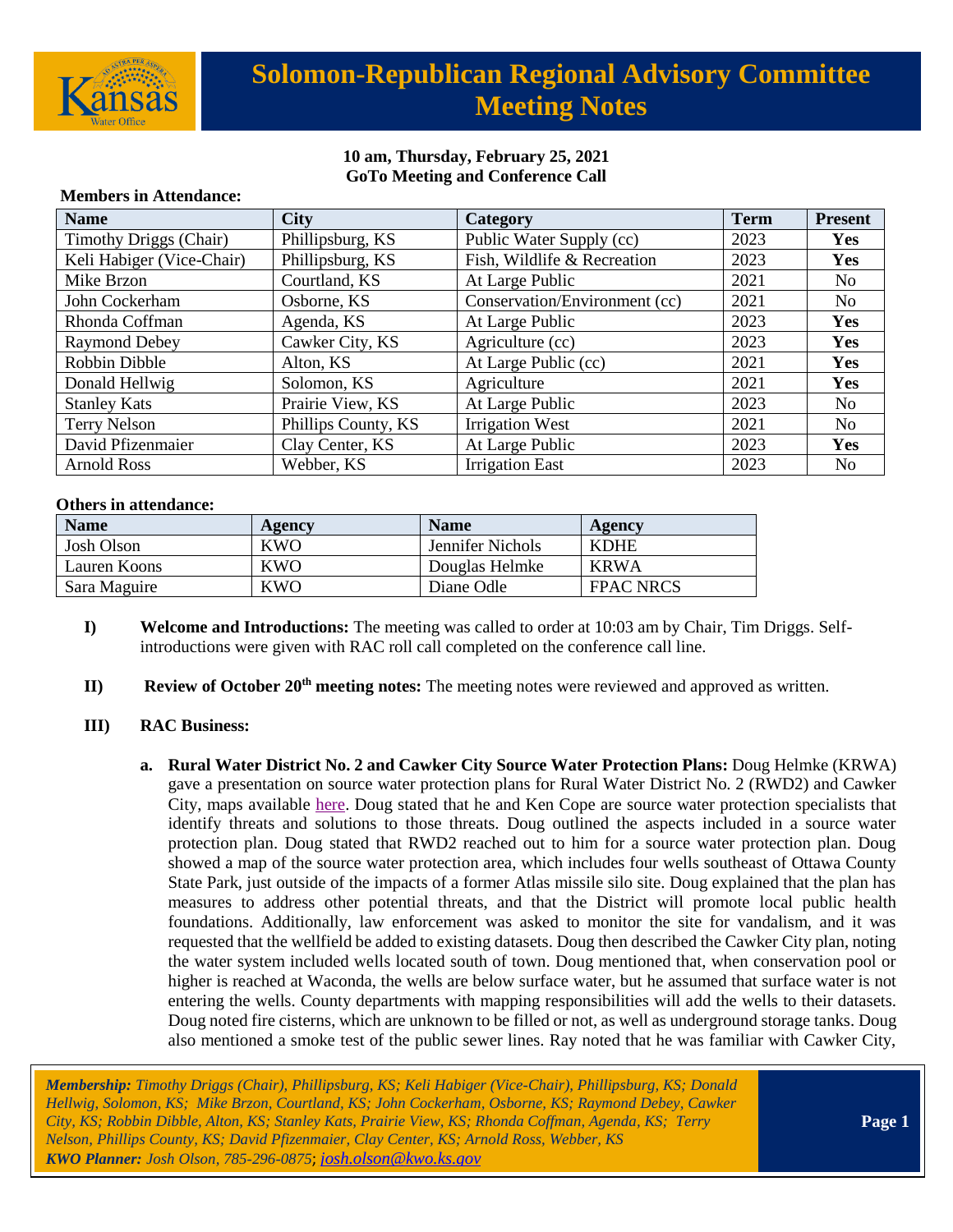

# **Solomon-Republican Regional Advisory Committee Meeting Notes**

mentioning that the dike around Cawker City goes to bedrock, and asking if there was any protection from that. Doug responded that they tried to put the lines of the protection area around the full extent of groundwater flow. Doug noted that groundwater flow is north to south, and though he was unsure of the depth of the dike, they tried to encompass the full area of interest for the plan. Ray mentioned that he remembered seeing the installation of the dike. Don noted that there had been a plan to turn the missile silo site into a livable space, though he was unsure if it was still active. Doug responded that there is a mobile home on the site.

- **b. Review of 2020 HAB Season:** Jennifer Nichols (KDHE) gave a presentation and update on HAB activity in the Solomon-Republican region in 2020, availabl[e here.](https://kwo.ks.gov/docs/default-source/regional-advisory-committees/solomon-republican-rac/solomon-republican-rac-presentations/solrep-hab-update-feb-2021-final.pdf?sfvrsn=22088014_2) Jennifer noted that KDHE is trying to hire interns for the summer, and though applications may have closed online, good candidates can still send a resume to her. Jennifer provided an overview and definition of blue-green algae. Jennifer noted that the relationship between cell count and toxicity is not 1:1, which makes monitoring more complicated. Jennifer described the negative side effects of HABs, noting that KDHE tracks when a health impact is reported and tests for HABs. KDHE has a ranking system based on visitation to prioritize sampling when needed. Jennifer noted that nine lakes in the Solomon-Republican region have had documented HAB events and sampling. Jennifer shared the HAB advisories from 2010-2020, noting that HABs are a problem for water supply, tourism, and other interests. Rooks County State Fishing Lake, Webster Reservoir, Norton-Sebelius Reservoir, Agra Lake, and Lovewell Reservoir all had HAB advisories in 2020. Jennifer noted that Kansas has over 70 public water systems that draw from reservoirs and rivers. KDHE has a program for voluntary sampling by public water suppliers to expedite analysis and the advisory designation process. 25 systems participated in 2019. 33 systems participated in 2020. Jennifer mentioned that the EPA doesn't have MCLs for microcystins, but does have health advisories. Jennifer outlined future HAB-related activities, including finding cost-effective solutions. Jennifer explained that the scale and size of reservoirs affects treatment options, as larger waterbodies require higher treatment costs. Additionally, wind moves blooms across shorelines, making them difficult to treat. Jennifer also described research to utilize satellite imagery to improve prediction and detection of HABs. Other projects mentioned included Milford peroxide treatments and carp removal. Jennifer noted that WRAPS projects include targeted BMPs where KDHE offers cost share and incentives in an effort to reduce watershed nutrient inputs. A highboy interseeder has been used for planting cover crops before or close to harvest times, which helps maintain year-round growth. There were some limitations caused by COVID last year, but the service will be available again this year. Jennifer also explained how to do a jar test with an algae sample to determine if it is potentially a HAB: collect a water sample with algae in it and refrigerate it overnight. If the algae floats, it is potentially a HAB. If the algae sink, is likely not toxic. Doug asked if a sonic device to break up algae in Milford was being pursued. Jennifer responded that the technology has been pursued in smaller waterbodies, but not yet in larger ones. Jennifer noted that the technology is still on the table. David noted that the causeway causes a siltation barrier and seem like a HAB breeding ground in Milford. Jennifer mentioned that a "blanket" technology was being considered for implementation, and sonic treatments were previously considered.
- **c. Kansas Water Plan Update:** Josh Olson (KWO) gave a brief update on the Kansas Water Plan, explaining that Guiding Principles sections are currently posted on the KWO website for review, available [here.](https://kwo.ks.gov/water-vision-water-plan/water-plan) Josh noted that regional sections were currently being worked on and shared an example draft regional section for the Neosho. Josh also mentioned that Connie Owen was the new director of the Kansas Water Office and shared a message from Connie to the Solomon-Republican RAC.

*Membership: Timothy Driggs (Chair), Phillipsburg, KS; Keli Habiger (Vice-Chair), Phillipsburg, KS; Donald Hellwig, Solomon, KS; Mike Brzon, Courtland, KS; John Cockerham, Osborne, KS; Raymond Debey, Cawker City, KS; Robbin Dibble, Alton, KS; Stanley Kats, Prairie View, KS; Rhonda Coffman, Agenda, KS; Terry Nelson, Phillips County, KS; David Pfizenmaier, Clay Center, KS; Arnold Ross, Webber, KS KWO Planner: Josh Olson, 785-296-0875*; *[josh.olson@kwo.ks.gov](mailto:josh.olson@kwo.ks.gov)*

**Page 2**